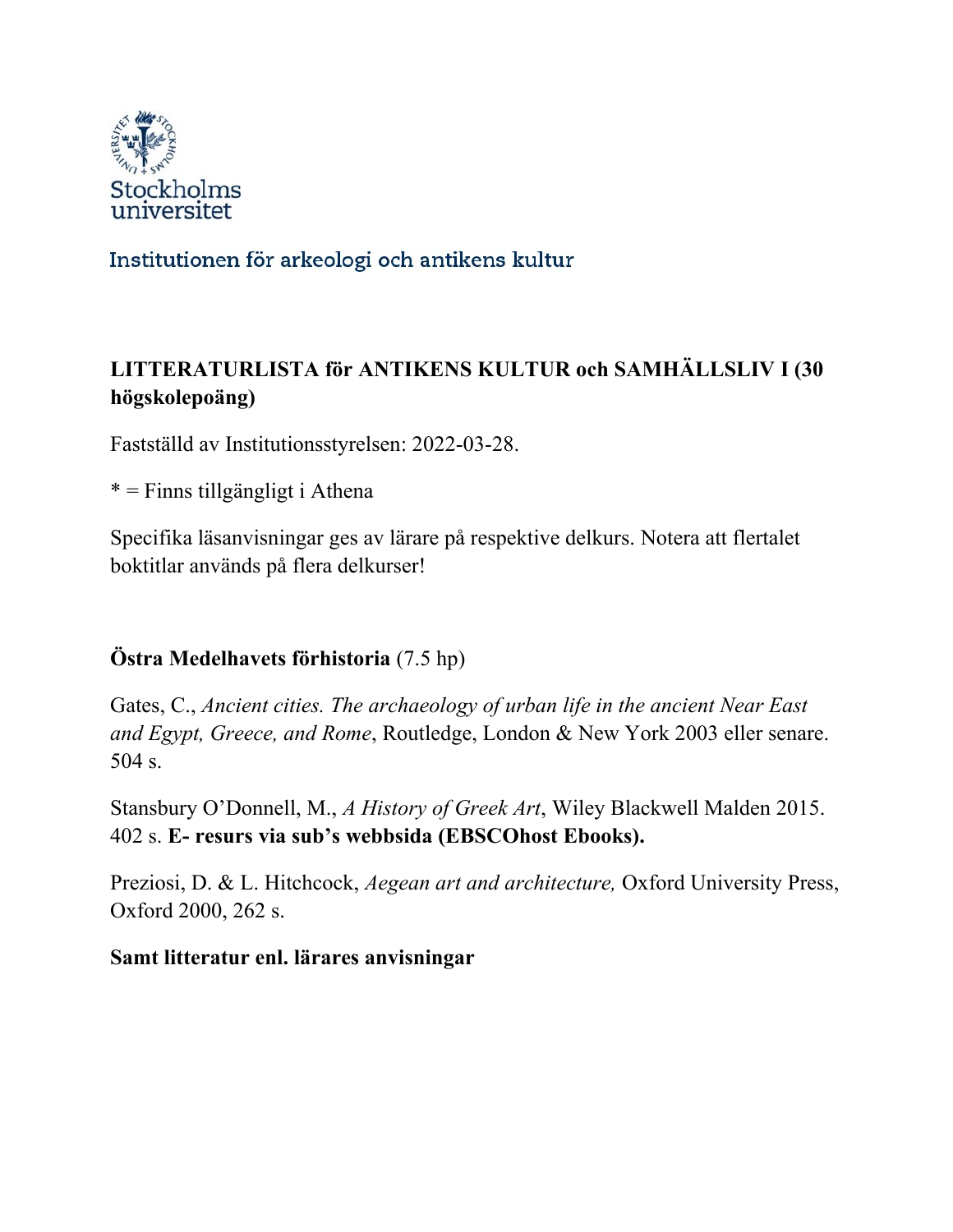#### **Arkaiska och klassiska Grekland (7.5 hp)**

Gates, C., *Ancient cities. The archaeology of urban life in the ancient Near East and Egypt, Greece, and Rome*, Routledge, London & New York 2003 eller senare. 504 s.

Morris, I. & B. Powell, *The Greeks. History, Culture and Society*, 3e utgåvan, Oxford 2022. 608 s.

Stansbury O'Donnell, M., *A History of Greek Art*, Wiley Blackwell Malden 2015. 402 s. **E- resurs via sub's webbsida (EBSCOhost Ebooks).**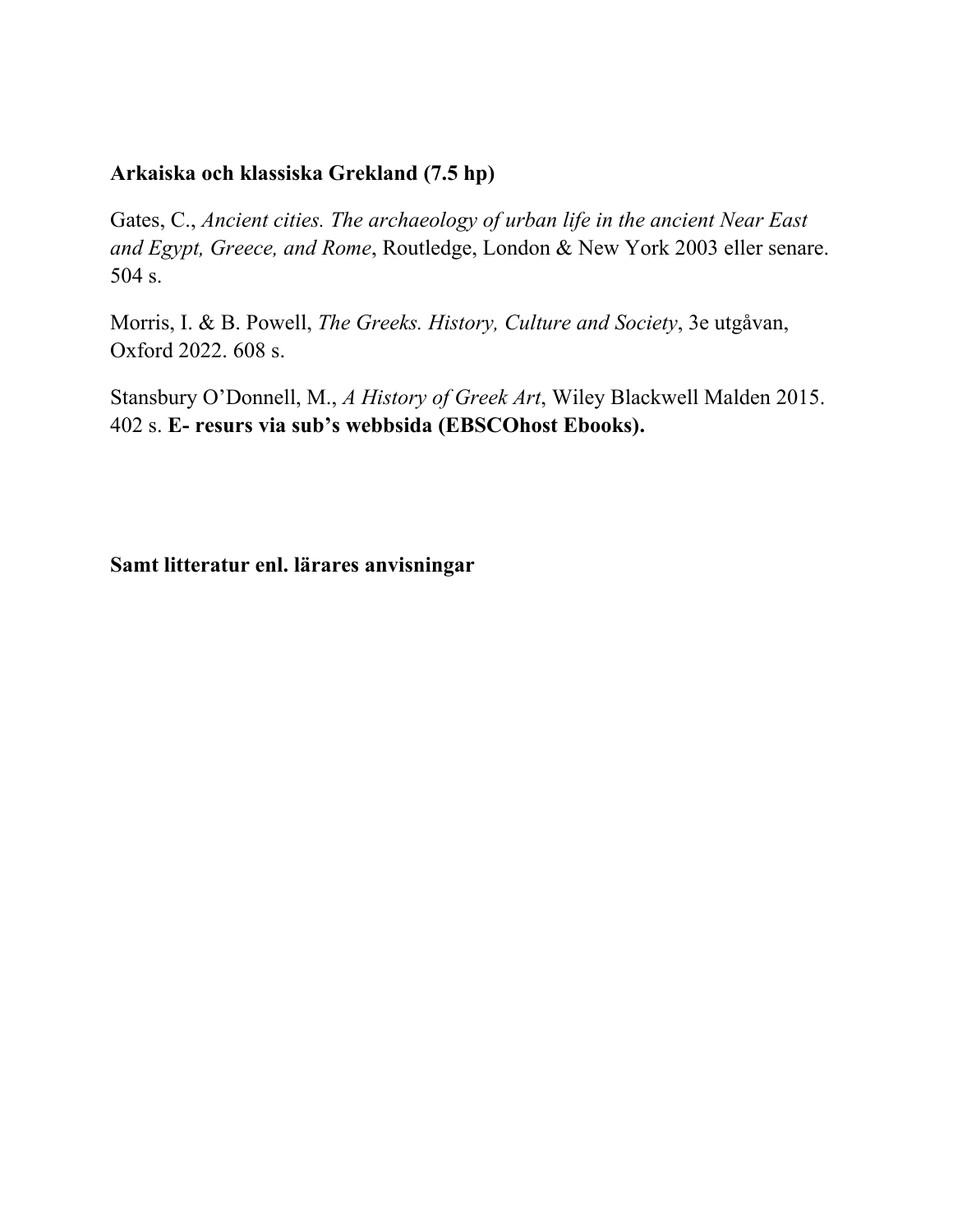#### **Hellenismen, etruskerna och den romerska republiken (7.5 hp)**

Gates, C., *Ancient cities. The archaeology of urban life in the ancient Near East and Egypt, Greece, and Rome*, Routledge, London & New York 2003 eller senare. 504 s.

Stansbury O'Donnell, M., *A History of Greek Art*, Wiley Blackwell Malden 2015. 402 s. **E- resurs via sub's webbsida (EBSCOhost Ebooks).** 

Morris, I. & B. Powell, *The Greeks. History, Culture and Society*, 3e utgåvan, Oxford 2022. 608 s.

Potter, D., *Rome in the Ancient world. From Romulus to Justinian*, Thames & Hudson, London 2009. 368 s. **E-resurs via sub's webbsida (Ebook Central)**

Renshaw, J., *In Search of the Romans*, Bloomsbury Academic 2012 eller senare. 376 s.

Tuck, S. L., *A History of Roman Art*. Wiley Blackwell 2015, 372 s. **E- resurs via sub's webbsida (Ebook Central Academic Complete International Edition)**

\* *Vad säger inskriften?* 2.uppl, kompendium, Göteborg 1976. 18 s.

\* Wikander, C & Wikander, Ö., *Etruskerna*, Malmö Museer, Malmö 1987. 108 s.